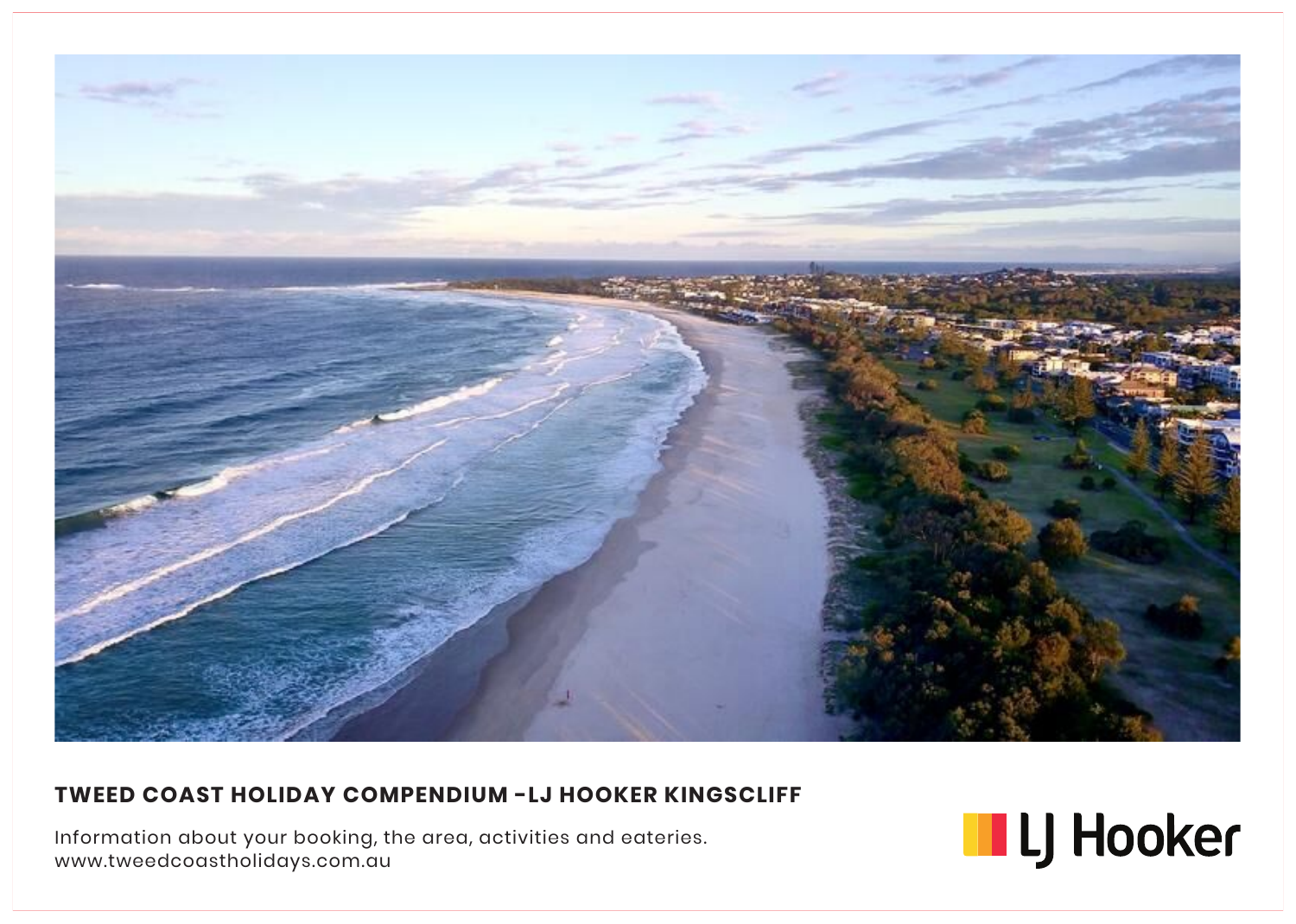

# **Important Information**

#### WELCOME TO THE TWEED COAST

Thank you for choosing to book your holiday through LJ Hooker Kingscliff .

We hope you have an enjoyable holiday amongst our beautiful Tweed Coast villages and would like you to please feel welcome to contact our team should you have any questions or concerns during your stay.

#### NO PARTY POLICY

We have a strict no party policy. We reserve the right to immediately evict guests if a party is reported. Random inspections may be conducted in the event of a neighbour complaint. Please keep noise to a minimum as you are holidaying in a residential area. Please bring guests and music inside with closed windows by 10pm.

Smoking is strictly prohibited in all holiday properties, including on balconies and in gardens. Evidence of smoking in property will result in guest charges.

#### AFTER-HOURS ASSISTANCE

Please contact 0413 056 402 for after-hours emergencies only. This includes lockouts and urgent repairs. A \$50 charge will be processed on your card for lockouts out-of-hours. Please call our office the following business day for all other enquiries. Kingscliff Electrical: 0407 276 882 Klein Plumbing: 0412 789 519

#### KEYS

All keys are logged out via our borrowing system. If keys are missing upon checkout, charges will apply for cutting/changing of locks. Guests must not attempt to break in to premises if locked out.

#### BBQs

BBQs are provided at some properties only. Please report if your BBQ condition is unsatisfactory upon arrival. A \$50 BBQ clean charge applies if the plates or trays are left dirty. Should you run out of gas during business hours please call our office to swap-n-go here or keep your receipt for reimbursement if you do a service station swap out of hours.

#### CLEANING

Any reports of unsatisfactory cleaning must be reported to our office upon arrival. Guests are expected to leave the property tidy as per the guests departure checklist guidelines.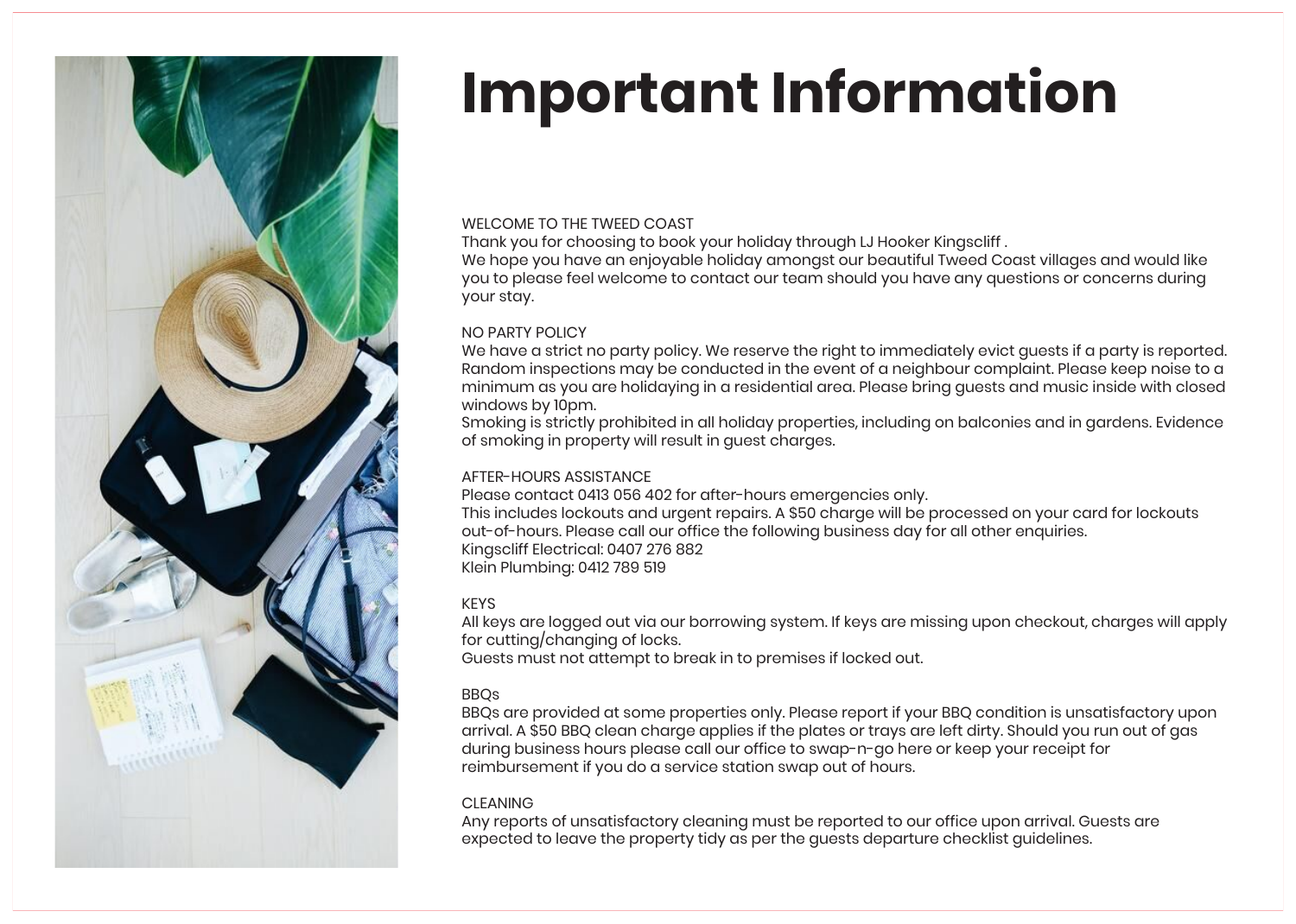

# **Important Information**

#### **RUBBISH**

Your residential type property should have signage indicating which bin day for each coloured bin. If you cannot locate this please visit www.tweed.nsw.gov.au/WasteCollection to enter the address and check the calendar. A bin collection fee may be charged for excessive rubbish or for bins not placed on kerb on appropriate day. Please remove all rubbish from the property prior to your departure as per the Guest Departure Checklist.

If you are staying at a resort building, the garbage removal will be usually in the skip bins in the basement or via hallway garbage chute if fitted.

#### ANIMALS

With the exception of our pet friendly properties and service animals, dogs and other animals are not permitted at the premises. This includes visitors pets and animals visiting for a day trip. Any cleaning or pest treatment costs incurred due to an animal being brought to the property will result in a guest charge. For pet friendly properties- please ensure to remove all evidence of your pet as these properties are also enjoyed by non-pet lovers.

#### RESORT ACCOMMODATION

Please ensure you adhere to the by-laws of the resort accommodation. If you cannot locate a copy of the by-laws, please contact LJ Hooker Kingscliff to obtain a copy.

Please do not hang any article of clothing including swimmers and towels over the balcony of any unit or apartment as this is a common breach of by-laws.

#### MEDICAL INFORMATION

Please call '000' in case of emergency to contact an ambulance, fire brigade or police. Tweed Hospital - 14 Powell St Tweed Heads 2485 Ph: 07 5536 1133 Doctors to You- After hours bulk billed service Ph: 1300 303 834 Amcal Cabarita Beach - 51 Tweed Coast Road, Cabarita Beach 2488 Ph: 02 6676 1571

#### LOST PROPERTY

Please ensure you check every room and cupboard thoroughly upon departure. We take no responsibility for finding or returning lost property. If lost property is found you will be contacted and you have 14 days to claim. Items able to be returned via postage be sent at your expense or via collection from our office reception.

#### ACCIDENTAL DAMAGES

Please inform us as soon as possible of any breakages or damage to the property. Thank you.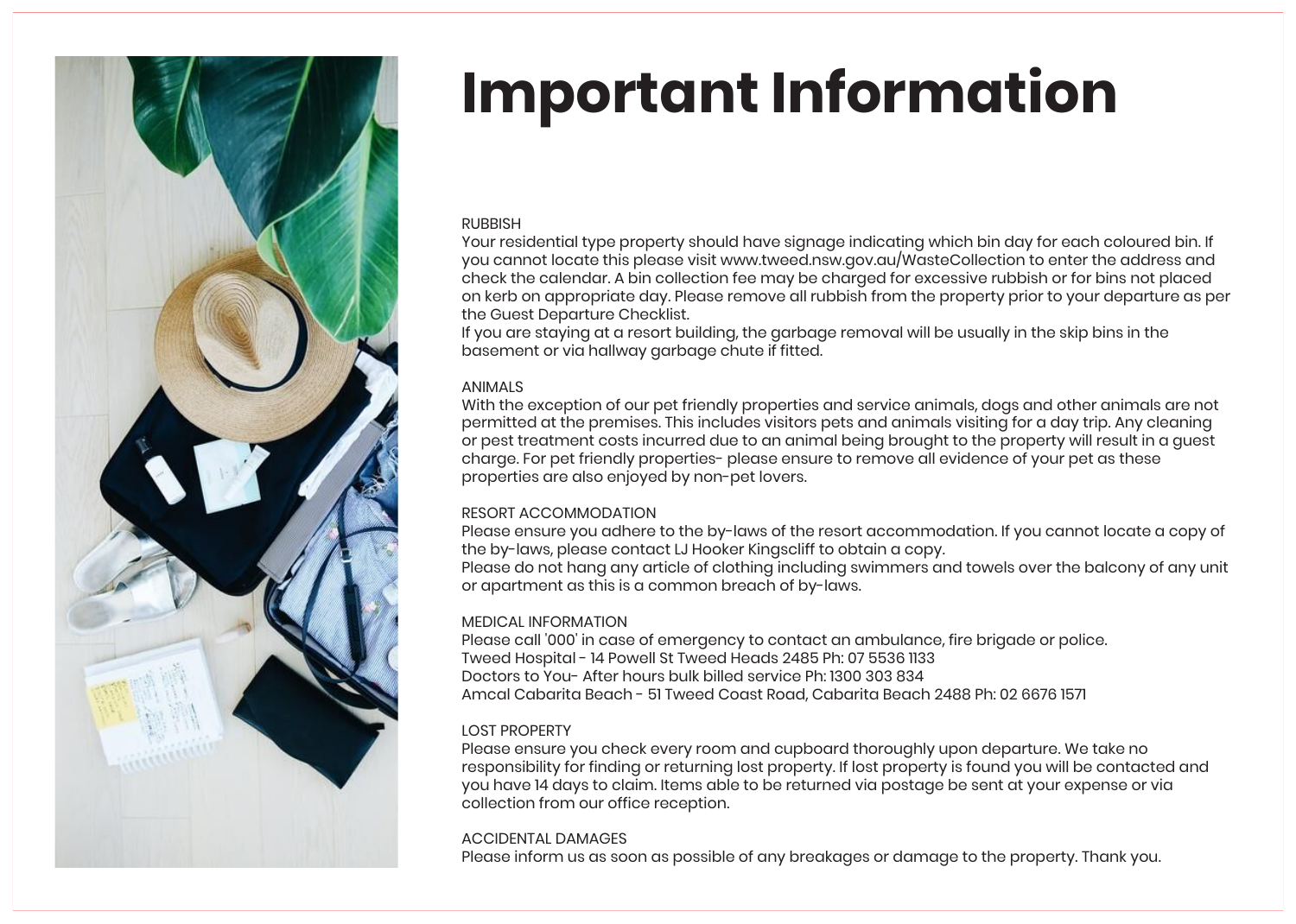

## **Departure Checklist**

-Wash, dry and put away all kitchenware -Unpack dishwasher ensuring all items are dry -Ensure cupboards, fridge, microwave and oven are empty & clean -Clean barbecue and trays (if applicable) -Remove all rubbish and place in correct coloured bin system -Put street bins out on allocated day and on departure -All furniture is in original position -Property left as per 'Guest Responsibilities' in T&C's -Turn off all lights & appliances and lock all doors and windows -Ensure all belongings are taken with you- check all areas -Check out time is 10am NSW. Please ensure to depart on time. -Return all keys to LJ Hooker Kingscliff no later than 10.30am NSW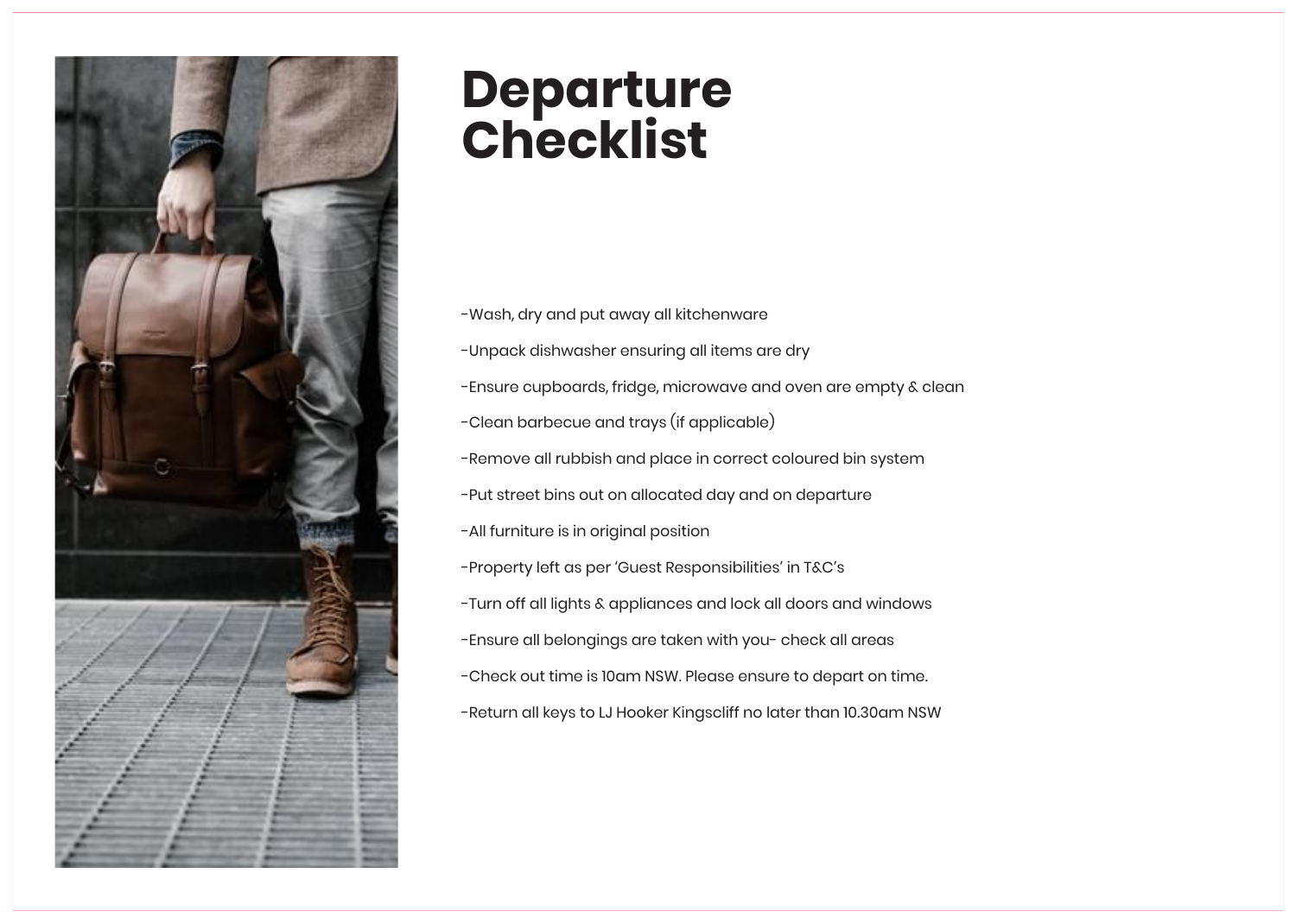## **Coffee & Casual Dining**

#### **COFFEE**

Choux Box 94 Marine Pde, Kingscliff

Brew + Bake 86 Marine Pde, Kingscliff

The Commons Casuarina 480 Casuarina Way, Casuarina

Riff Raff Espresso 31 Tweed Coast Rd, Bogangar

#### **CASUAL DINING**

Farm + Co 529 Cudgen Rd, Cudgen (02) 6693 2196

Earth Pantry 106 Marine Pde, Kingscliff

Cubby Bakehouse 162 Chinderah Bay Rd, Chinderah 0458 958 852

Govinda's 86 Marine Pde, Kingscliff (02) 6608 5970

Zanzibar 1/106 Marine Pde, Kingscliff  $(02)$  6674 1113



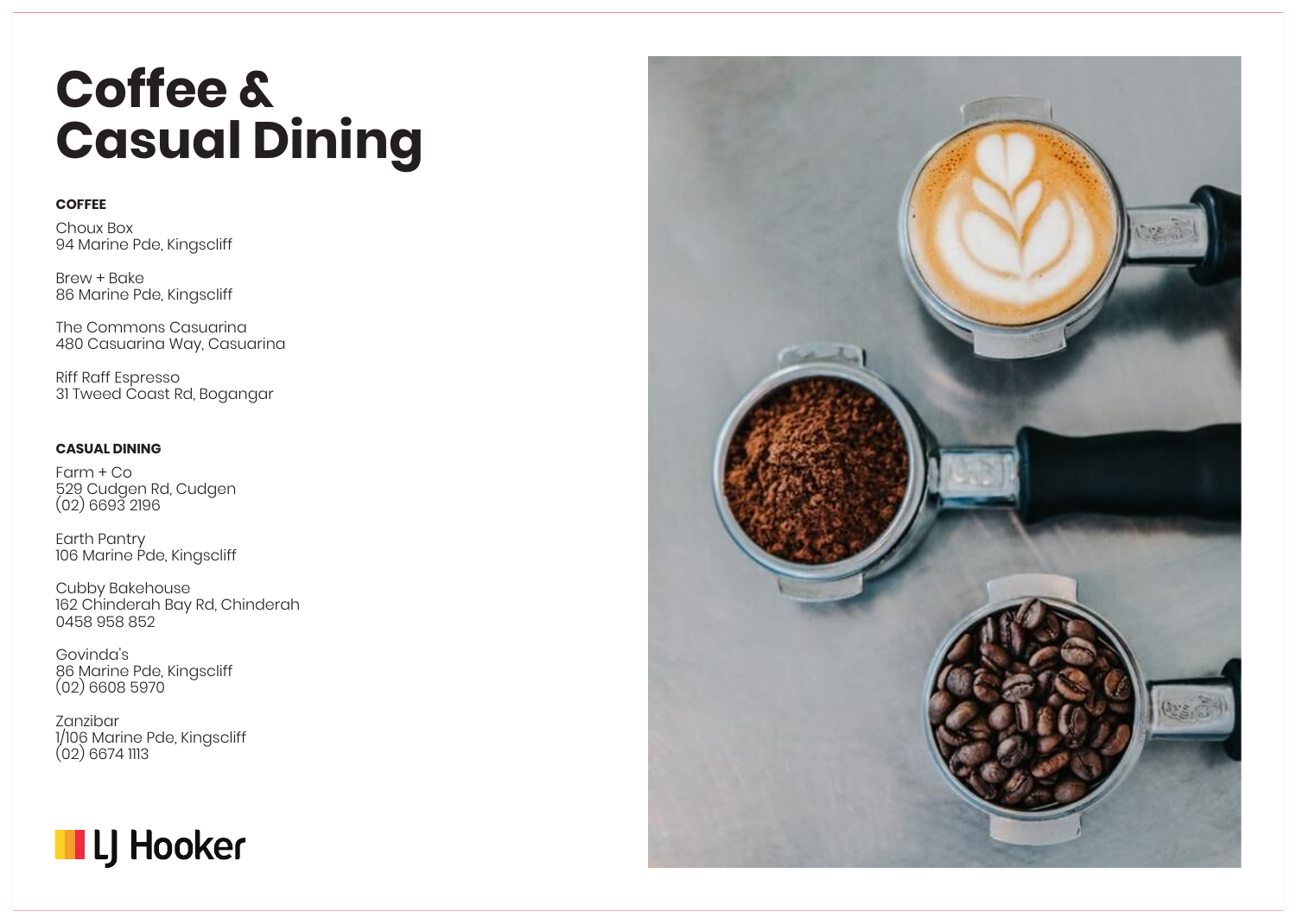# **Fine Dining**

#### **KINGSCLIFF**

TAVERNA

Greek menu with banquet options, vegan friendly. Open Thu - Sun. 22 Marine Pde, Kingscliff 0432 643 274

PHOEBE'S MEDITERRANEAN HOUSE Quality food, local produce, and seaside ambience. Open 7 days. 60 Marine Pde, Kingscliff (02) 6674 2622

#### **SALT**

FINS RESTAURANT AND BAR Seafood-oriented tasting menu and creative dishes in a chic environment. Open Tue - Sat 6 Bells Boulevard, Kingscliff (02) 6674 4833

MAHSURI THAI Traditional dishes to eat in or take away, plus cocktails & banquets. Open Wed- Mon. 7 Bells Boulevard, Kingscliff (02) 6674 2022

#### **CASUARINA**

LOLITA'S MEXIAN CANTINA A modern twist on mexican food with a focus on share plates, glutenfree friendly. Open Thu-Sun 1 Barclay Drive, Casuarina (02) 6674 3422

THE COMMONS CASUARINA A collective of modern restaurants to suit any taste, for dine in or takeaway. 480 Casuarina Way, Casuarina

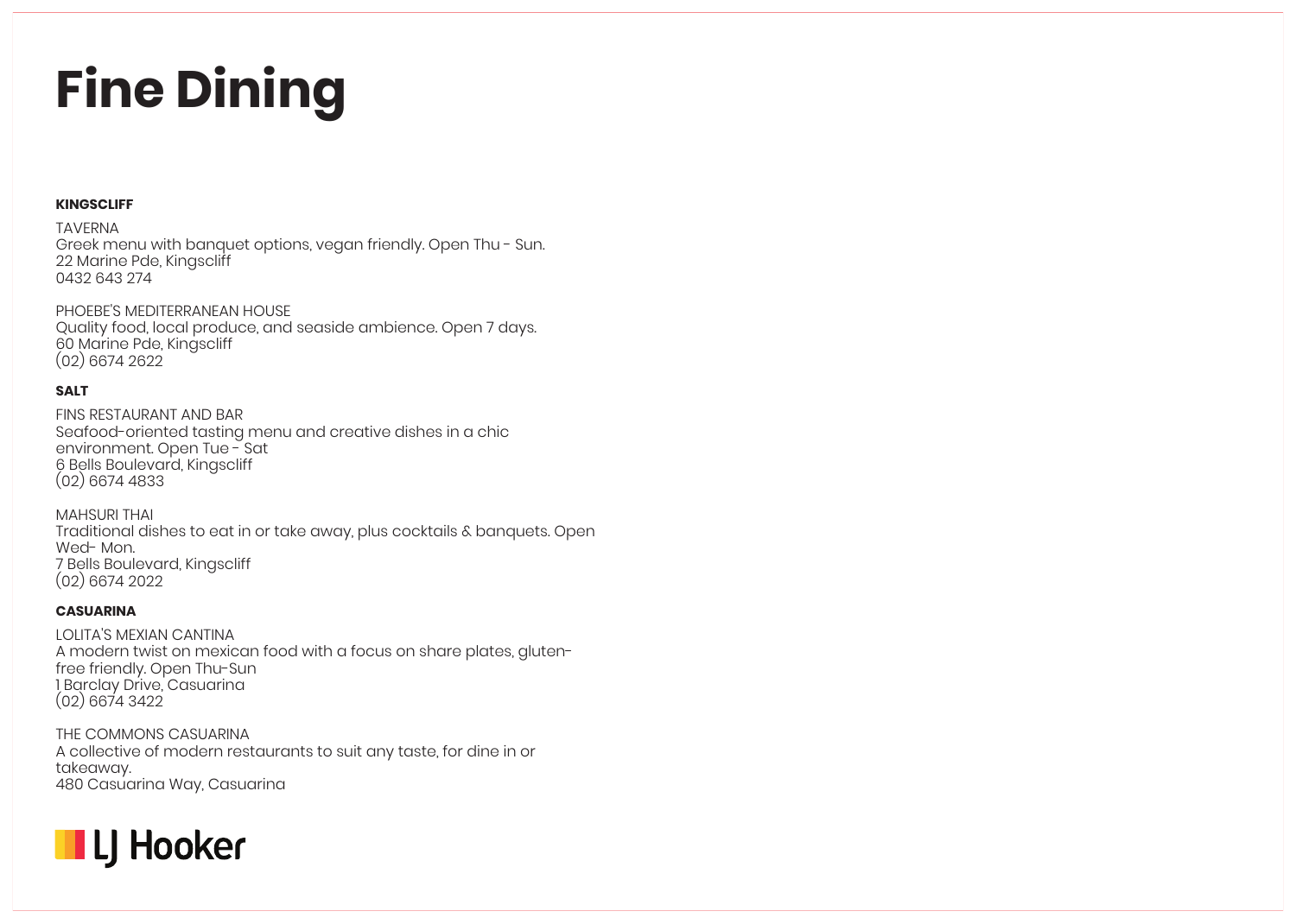### **Bars + Pubs**

#### **PUBS**

Kingscliff Beach Hotel 102 Marine Pde, Kingscliff (02) 6674 1406

Kingscliff Beach Bowls Blub 131 Marine Pde, Kingscliff (02) 6674 1404

Cudgen Headland SLSC 61 Marine Pde, Kingscliff (02) 6674 1573

Cabarita Beach Bowls and Sports Club Cabarita Road, Cabarita Beach (02) 6676 1135

#### **BARS**

Pot + Pint 108 Marine Pde, Kingscliff

Salt Bar 1 Bells Boulevard, Kingscliff (02) 8322 2085

#### **TOURS**

Earth Beer Company/Red Earth Brewery 592 Cudgen Road, Cudgen 0491 729 326

Husk Distillers 1152 Dulguigan Rd, North Tumbulgum Weekday Tours promo code LOCALSTAYS for 10% off (02) 6675 9149



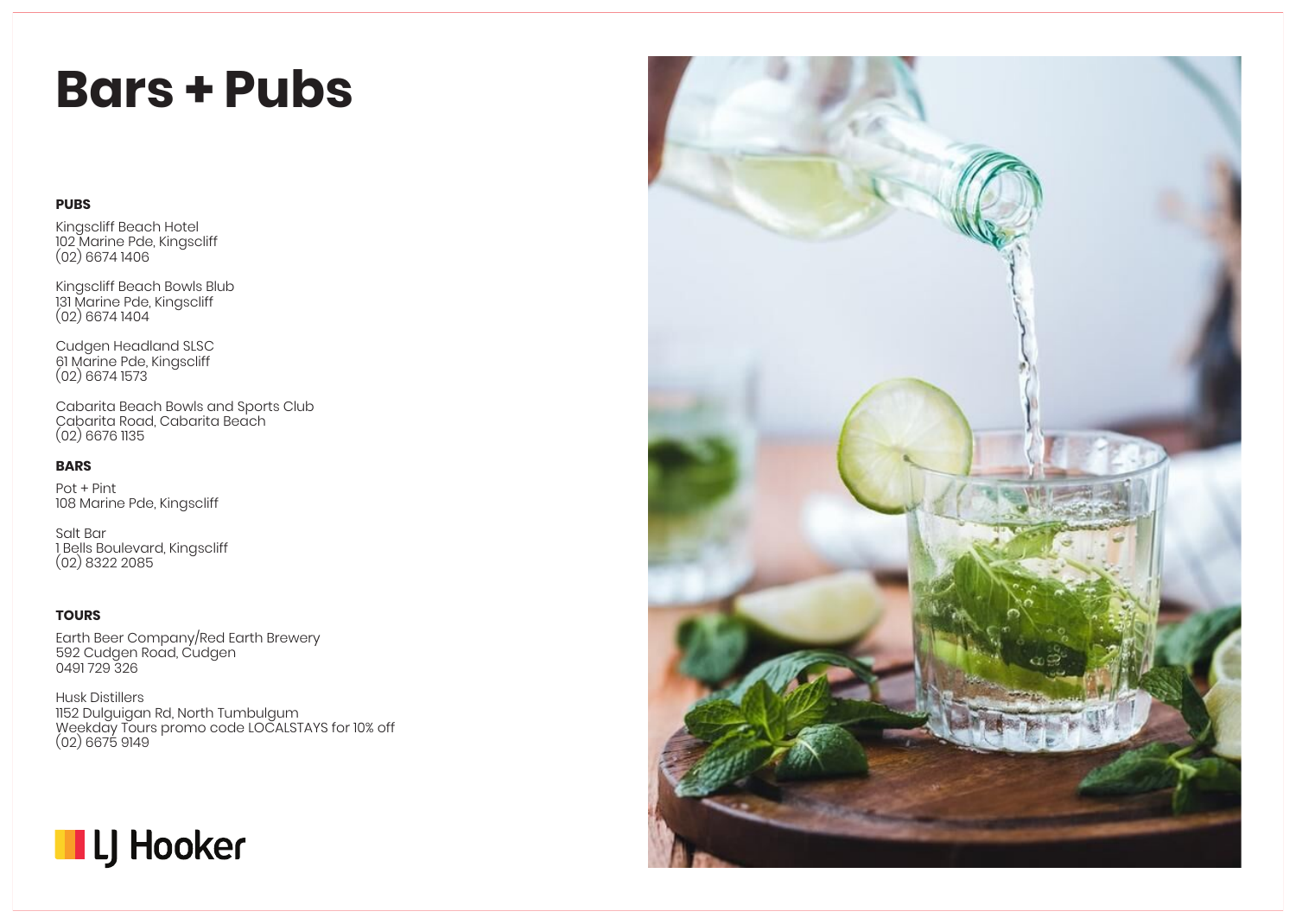

## **Outdoor Activities**

#### COOLY ECO ADVENTURES

Whale watching tour- guaranteed sighting or return for free (June-Nov) or, try a unique experience swim with whales (July-Oct). Pick-up and drop-offs available. | www.coolyecoadventures.com.au | 0411 600 503

#### TWEED ESCAPES

A variety of beautiful river, rainforest, picnic or seafood cruises through the Tweed River. Local land tours also available in luxury vehicles. Pick ups available 108 Riverside Drive, Tumbulgum | www.tweedescapes.com.au | 0422 405 011

#### WATERSPORTS GURU

Paddle board, snorkel, kayak and surfboard hire plus tours and activities. Kids activities- drop off 9-11am weekends and school holidays \$50 per child. Kingscliff Bridge | www.watersportsguru.com | 0430 082 890

#### (MOUNT WARNING) Wollumbin Summit Track

Explore the natural beauty of Mt Wollumbin, which is spiritually significant to the local Bundjalung People. Mount Warning Rd, Mount Warning

www.nationalparks.nsw.gov.au/things-to-do/walking-tracks/wollumbin-mount-warning-summit-track

#### TROPICAL FRUIT WORLD

Guided tours of 500 fruits and tastings, a farm owned fruit market Plantation Markets, and a regional dining and event venue- Plantation House. 29 Duranbah Rd,Duranbah | www.tropicalfruitworld.com.au | 02 6677 7222

KINGSCLIFF POOL (Tweed Regional Aquatic Centre- Kingscliff) Cudgen Road, Kingscliff | (02) 6674 0195

#### CRYSTAL CASTLE

Home to some of the biggest and most beautiful crystals in the world. Explore the Shambhala Gardens and enjoy the cafe onsite with a beautiful view. 81 Monet Dr, Montecollum NSW 2482 | www.crystalcastle.com.au | (02) 6684 3111

BEYOND BYRON E BIKES

Small group guided electric bike tours of National Parks around Byron Bay - 1/2 or full day tours available. 4/6-8 Burringbar St, Mullumbimby | www.beyondbyronebikes.com.au | 0409 454 613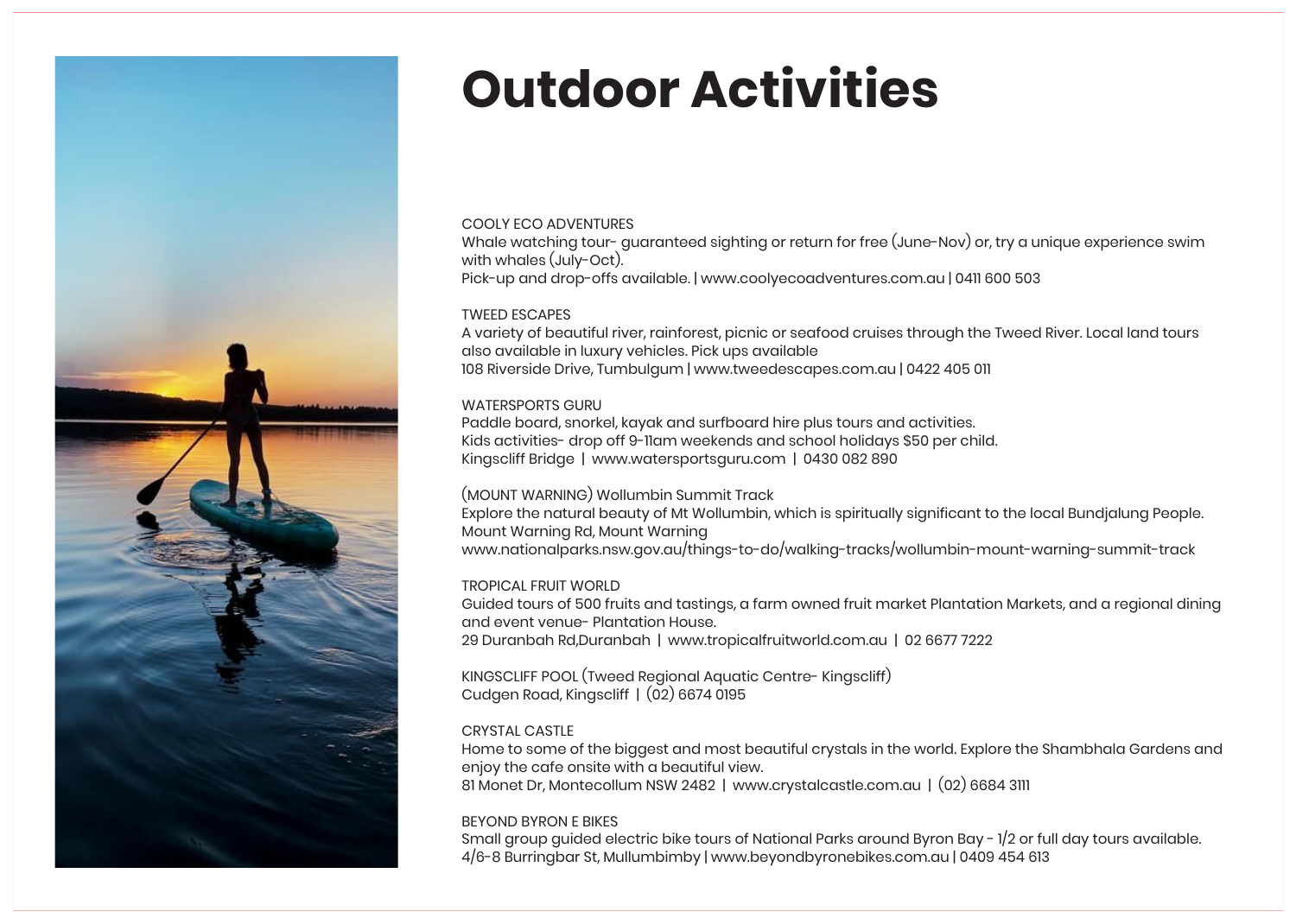

## **Indoor Activities**

#### STONE STUDIO

Pottery classes, coffee and wine. 2 hr workshops on Fri, Sat & Sun 2hr workshops & your fired pieces are shipped home.

110 Marine Pde, Kingscliff | www.stonestudio.com.au | 0458 999 952

#### CINEMAX CINEMA

Art house independent and international films in an intimate theatre. 60 Marine Pde, Kingscliff | www.cinemaxcinemas.com.au | 02 6674 4422

#### MIST GALLERY

Free entry art gallery featuring local artist, home to contemporary art, exhibitions, classes and art talks. 3/2-6 Pandanus Pde, Cabarita Beach | www.mist-gallery.com.au | 0419 870 305

#### MARINE DISCOVER CENTRE

A showcase of state-of-the-art light and sound technology, fitted with interactive digital terminals and world-class marine and coastal science displays. Great for all ages. 1 Tweed Coast Rd | www.marinediscovery.com.au | 02 6676 1234

#### M-ARTS PRECINCT

Set in an iconic Art Deco building, M|Arts Precinct is a vibrant place where visitors can enjoy watching artists work in renovated container studios, purchase art, gifts and supplies and enjoy food, drink and arthouse films.

1 Brisbane St, Murwillumbah | www.m-arts.com.au | 0455 320 920

#### **FLUTTERBIES**

Discover a hidden gem at the end of a country drive. Enjoy an unfolding trail of high-tea, local artisan food, galleries, curated gift shops and garden tours. 23 Coolman St, Tyalgum | www.flutterbies.com.au | 02 6679 3221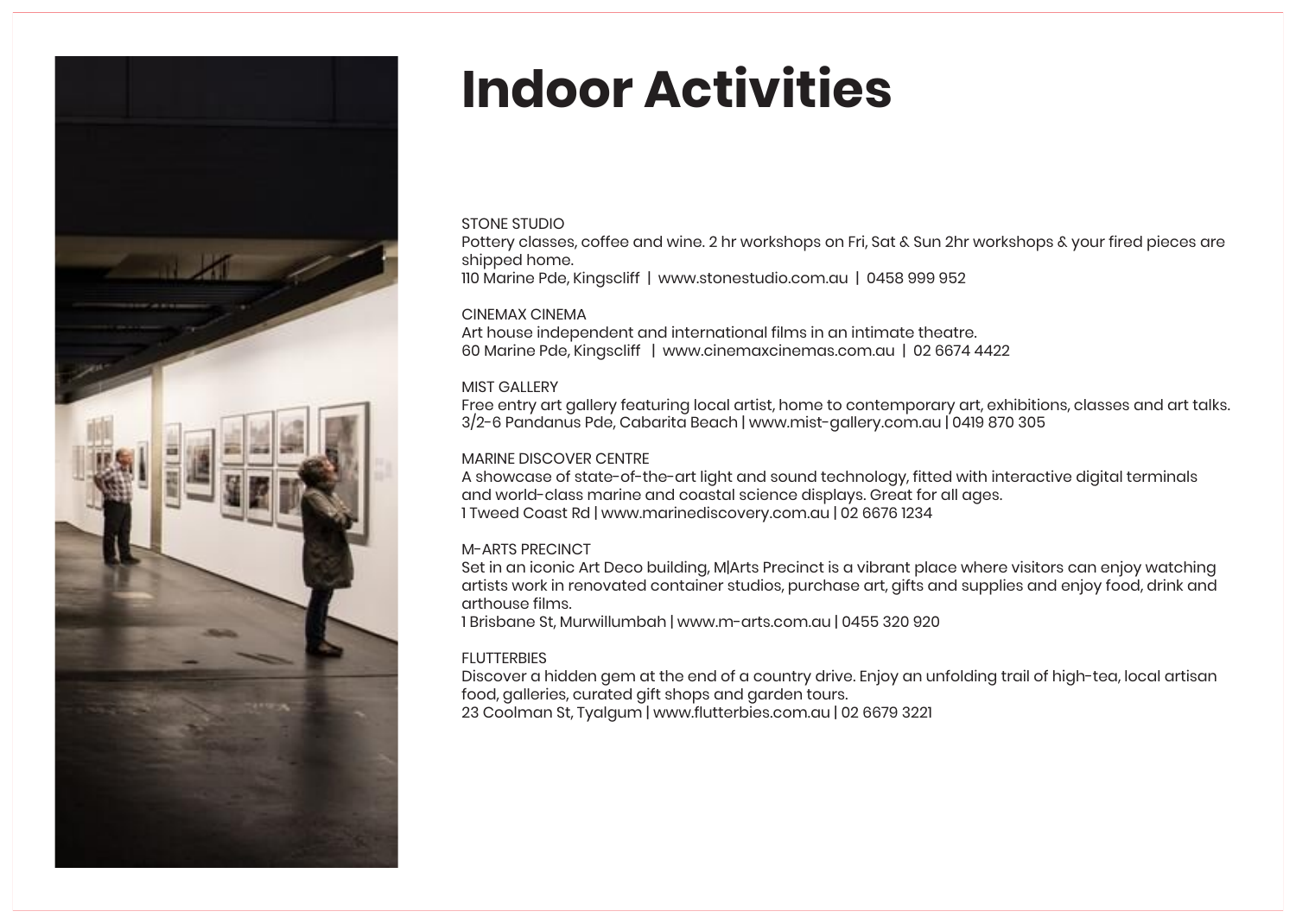### **Health and Wellness**

AYURVEDA HEALING CENTRE ayurvedahealingcentre.com.au 92 Marine Pde, Kingscliff 0428 483 443 Remedial treatments, massage, facials, health consults and more.

THE SPA AT SALT www.thespaatsalt.com.au 2 Bells Boulevard, Kingscliff (02) 6674 3233 Full spa menu including, massage, facials and microdermabrasion.

ELYSIUM BEAUTY www.elysiumbeauty.com.au 98 Marine Pde, Kingscliff (02) 6674 8081 Beauty, body, nails and treatments for men.

WAVE YOGA & LIVING www.waveyogaliving.com 60 Marine Pde, Kingscliff 0402 512 064 Classes for all levels, hot yoga, vinyasa, pilates and more.

XCELL HEALTH & FITNESS 42 Pearl St Kingscliff (02) 6674 8641 Casual access Mon-Thu 7am-8pm | Fri 7am-6pm | Sat 7am-1pm | Sun 8am-12pm Weekly passes allow 24hr access

HEALTH FOOD CENTRAL Kingscliff Shopping Village, Pearl St, Kingscliff (02) 6674 5033 Local health store for organic produce, vitamins, eco beauty & health professionals onsite.



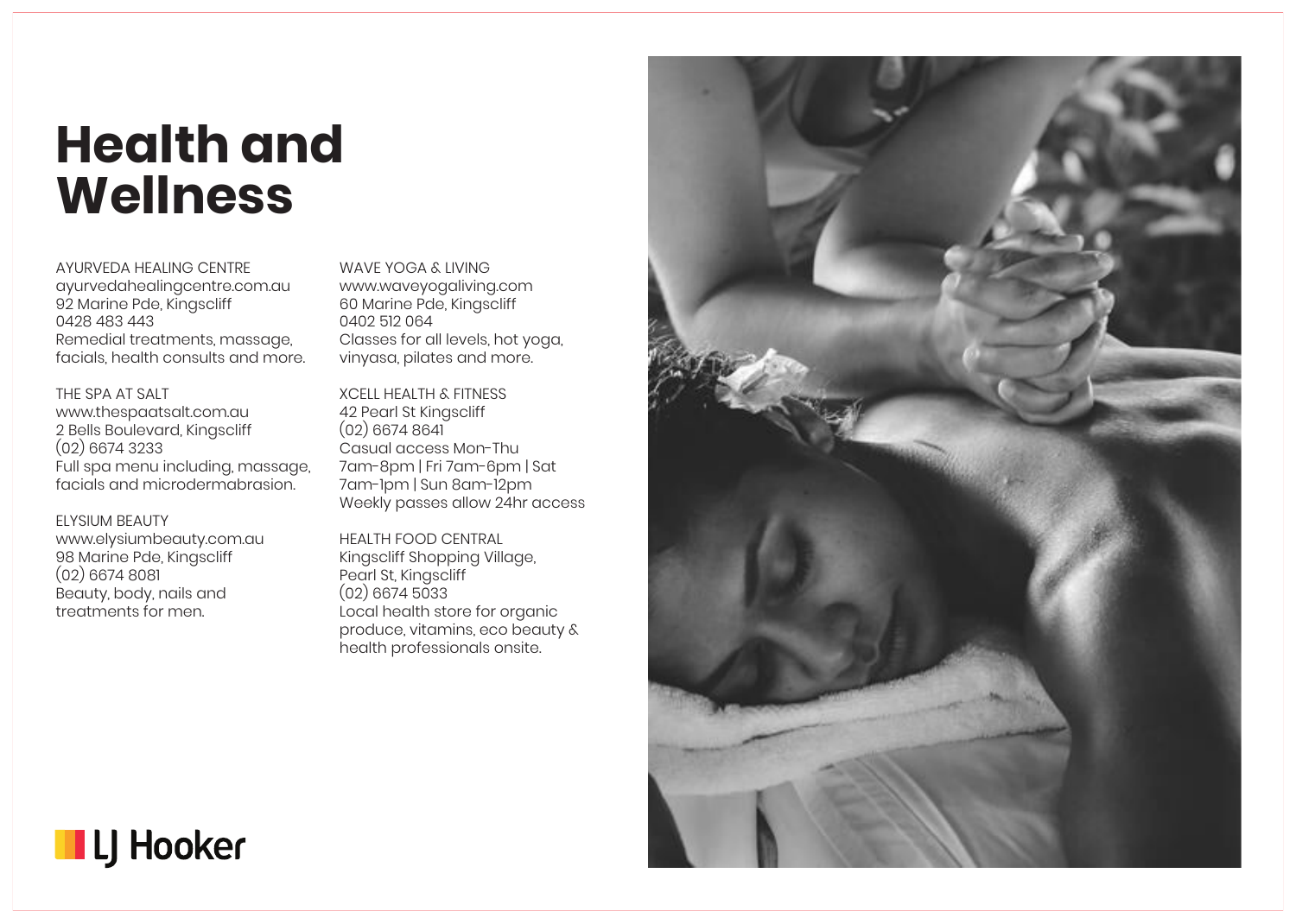## **Local Markets**

#### **KINGSCLIFF**

#### KINGSCLIFF MARKETS

Jack Bayliss Park, Marine Pde Kingscliff - every 2nd and 4th Saturday of the month from 8am-1pm. Produce, craft, artwork, fashion, jewellery, flowers, aifts and food stalls.

#### KINGSCLIFF NIGHT MARKET

Rowan Robinson Park, Marine Pde Kingscliff -every 1st Friday of the month from 4pm-8.30pm in Winter and 5pm-9pm in Summer. Local produce, market food, fashion and homewares. Alcohol-free, family friendly and pet friendly too!

#### **SALT**

SALT VILLAGE MARKETS Central Park Bells Boulevard Kingscliff - every 3rd Saturday of the month from 8am-2pm. Traders will offer you products and foods by Earth, Hand and Sea. Dog friendly (on leash only).

#### **TWEED HEADS**

TWEED TWILIGHT MARKET Jacks Evans Boat Harbour, Wharf St Tweed Heads - every 2nd Friday of the month from 4pm-8pm. Food, music and handmade local crafts.

#### **MURWILLUMBAH**

MURWILLUMBAH MAKERS & FINDERS MARKET Knox Park, Wollumbin St Murwillumbah - every 3rd Saturday of the month from 9am-2pm Vintage, handmade, trash & treasure.



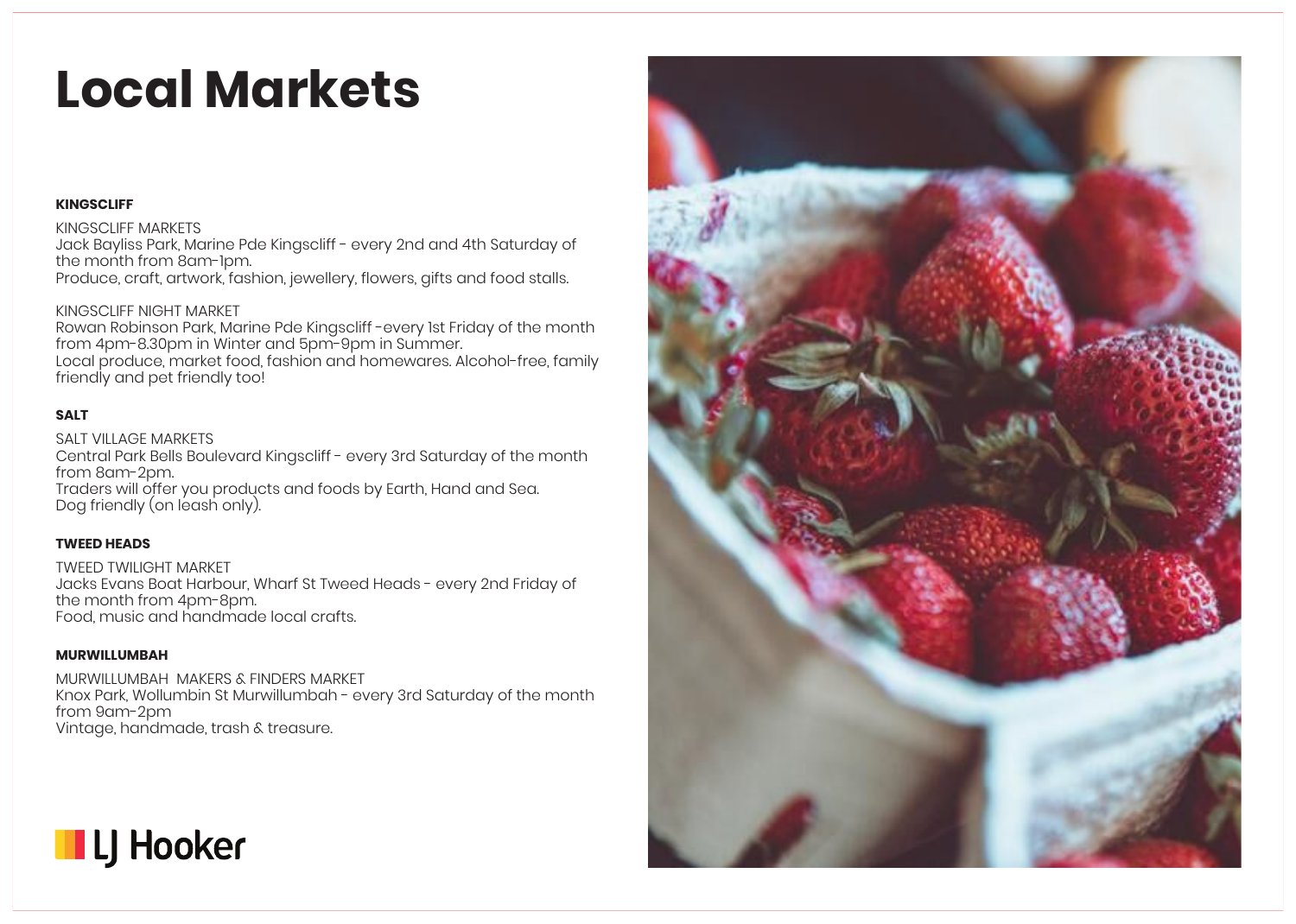

## **The Tweed Region**

#### **KINGSCLIFF**

First named in 1915, Kingscliff is the heart of our area and home to our original holiday properties. The kilometres of Marine Parade beachfront are just superb for swimming, surfing, beach walks and hours of wave watching. Enjoy the boardwalk and activity tables at Rowan Robinson park, a recently renovated park named after a local fallen digger. There is no shortage of places to eat and drink in Kingscliff, ranging from casual cafes and cosy coffee spots to high end dining.

#### SALT VILLAGE

At Salt Village you'll find you will want to park the car and keep it there! With the beachfront, wellrenowned resorts, spas, shopping, park and playground, bars and restaurants all at your fingertips you'll want for nothing else. Try everything from the patisserie, to fine seafood or Italian!

#### **CASUARINA**

Casuarina is the area's newest community with ongoing development in this beautiful beachfront suburb. Casuarina boasts the high end homes of the area, many with innovative architectural design and certainly complete with a touch of opulence. "The Commons" is the place to go for coffee, dining and local specialty shops.

#### HASTINGS POINT & POTTSVILLE

Take a step back from the hustle and bustle and relax at Hastings Point and Pottsville. Enjoy the network of waterways for the kids to play in, swim in the creeks and explore the estuaries. If you are after some quiet time in a simpler area, then this the place for you to holiday in or daytrip to.

#### FINGAL HEAD

Home to Dreamtime Beach, Fingal Head is a place of spiritual significance for the local Bundjalung people. Fingal stretches along the Tweed River, making it a peaceful and picturesque place to picnic, take walks and explore. The lighthouse at Fingal is a local favourite to amble to and bask in the view of the Tweed waterways.

#### CABARITA BEACH

'Caba' is home to protected wetlands, long-term locals and an array of quirky restaurants to try. Did you know Norries Headland was named the #1 beach in Australia in 2020 by Tourism Australia? Visit to go whale watching, or try your hand at the local skatepark for something more thrilling.

#### MURWILLUMBAH

The heart of Tweed Caldera, old-time feel with cute shops, markets & the entrance to Mount Warning.